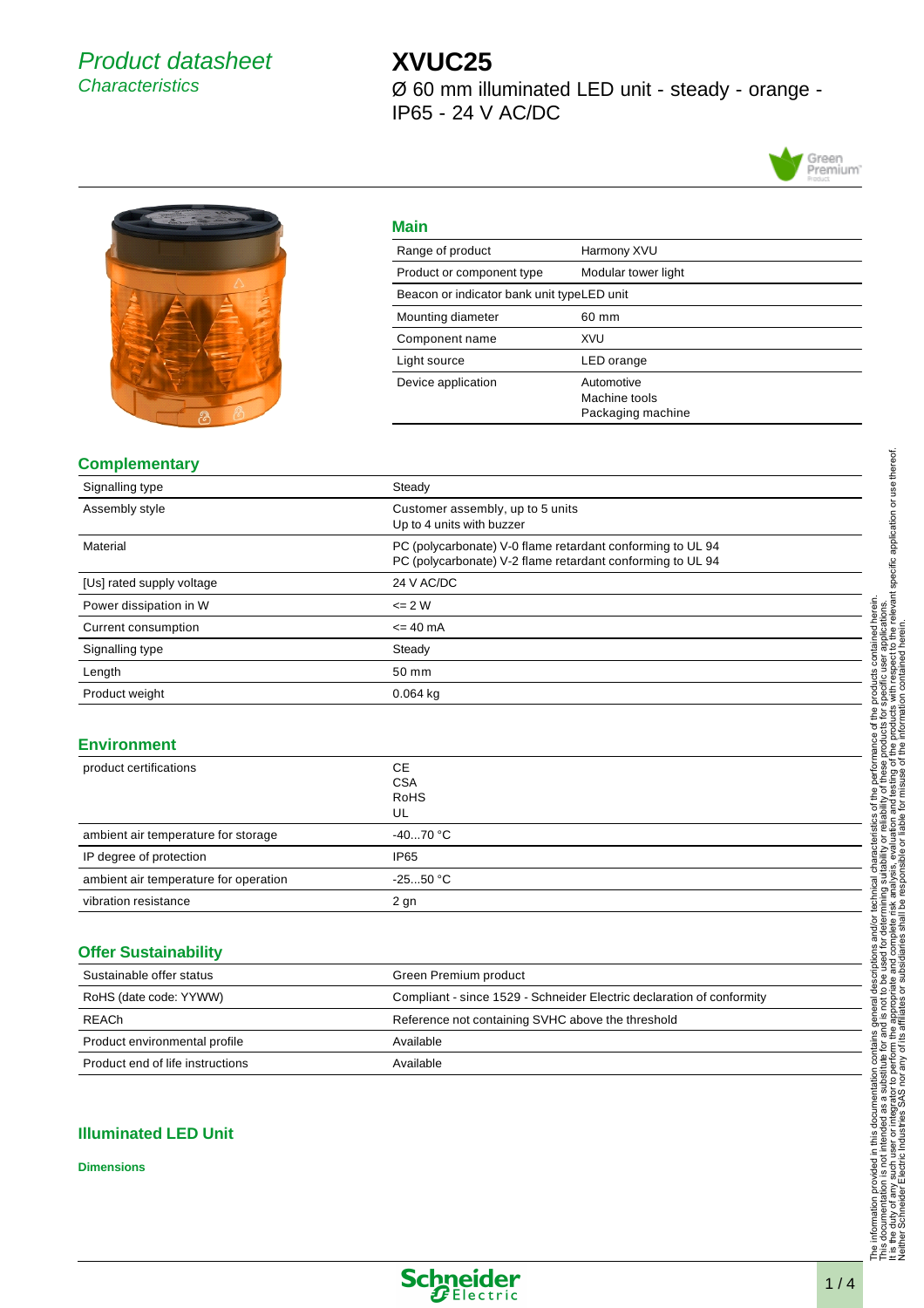

### **Modular Tower Lights Mounting**



| <b>Drawing</b> | Part number              | Part name                    |
|----------------|--------------------------|------------------------------|
| A <sub>1</sub> | $\overline{a}$           | Top cover                    |
|                | $\overline{\phantom{a}}$ | Top cover (Silver)           |
| A2             | XVUC9S                   | Buzzer unit                  |
|                | XVUC9SQ                  | Buzzer unit (Silver)         |
| A <sub>3</sub> | XVUC23                   | Green LED unit               |
|                | XVUC24                   | Red LED unit                 |
|                | XVUC25                   | Orange LED unit              |
|                | XVUC26                   | Blue LED unit                |
|                | XVUC27                   | White LED unit               |
|                | XVUC28                   | Yellow LED unit              |
| A <sub>4</sub> | XVUC29                   | Multi-LED unit               |
| A <sub>5</sub> | XVUC29P                  | Multi-LED unit, Pulse signal |
| A <sub>6</sub> | XVUC9V                   | Sound unit                   |
| A7             | XVUC9VP                  | Sound unit, Pulse signal     |

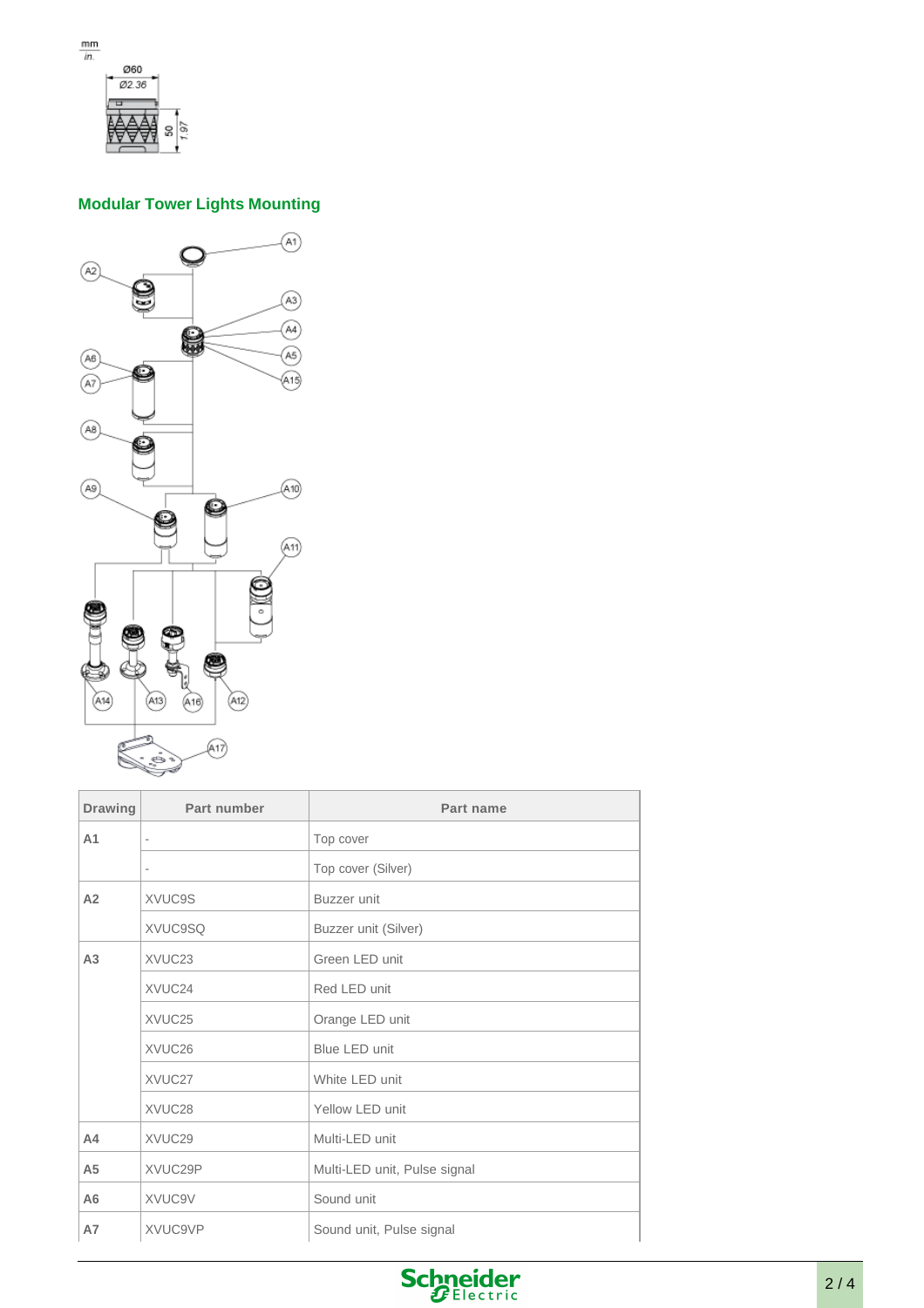| A8              | XVUC020   | Extender                                              |
|-----------------|-----------|-------------------------------------------------------|
|                 | XVUC020Q  | Extender (Silver)                                     |
| Α9              | XVUC21B   | DC body                                               |
|                 | XVUC21BQ  | DC body (Silver)                                      |
| A10             | XVUC21M   | AC body NPN                                           |
|                 | XVUC21MP  | AC body PNP                                           |
|                 | XVUC21MQP | AC body PNP (Silver)                                  |
| A11             | XVUZ06    | Flexible option                                       |
| A12             | XVUZ01    | Fixing Unit - Direct mounting (3 pins)                |
|                 | XVUZ01Q   | Fixing Unit - Direct mounting (Silver, 3 pins)        |
|                 | XVUZ03    | Fixing Unit - Direct mounting (2 pins)                |
|                 | XVUZ04    | Fixing Unit - Direct mounting (4 pins)                |
| A <sub>13</sub> | XVUZ02    | Fixing Unit - Plate with Pole (100 mm)                |
|                 | XVUZ02Q   | Fixing Unit - Plate with Pole (100 mm, Silver)        |
|                 | XVUZ400   | Fixing Unit - Plate with Pole (400 mm)                |
|                 | XVUZ800   | Fixing Unit - Plate with Pole (800 mm)                |
| A14             | XVUZ05    | Fixing Unit - Plate with adjustment pole (100-385 mm) |
| A15             | XVUC43    | Green LED unit, Flash                                 |
|                 | XVUC44    | Red LED unit, Flash                                   |
|                 | XVUC45    | Orange LED unit, Flash                                |
|                 | XVUC46    | Blue LED unit, Flash                                  |
|                 | XVUC47    | White LED unit, Flash                                 |
|                 | XVUC48    | Yellow LED unit, Flash                                |
| A16             | XVUZ100T  | Fixing Unit - Metal bracket with pole (100 mm)        |
|                 | XVUZ250T  | Fixing Unit - Metal bracket with pole(250 mm)         |
|                 | XVUZ400T  | Fixing Unit - Metal bracket with pole (400 mm)        |
| A17             | XVUZ12    | Fixing plate for use on vertical support - black      |
|                 |           |                                                       |

## **Illuminated Units, Multi-LED and Audible Units Wiring**